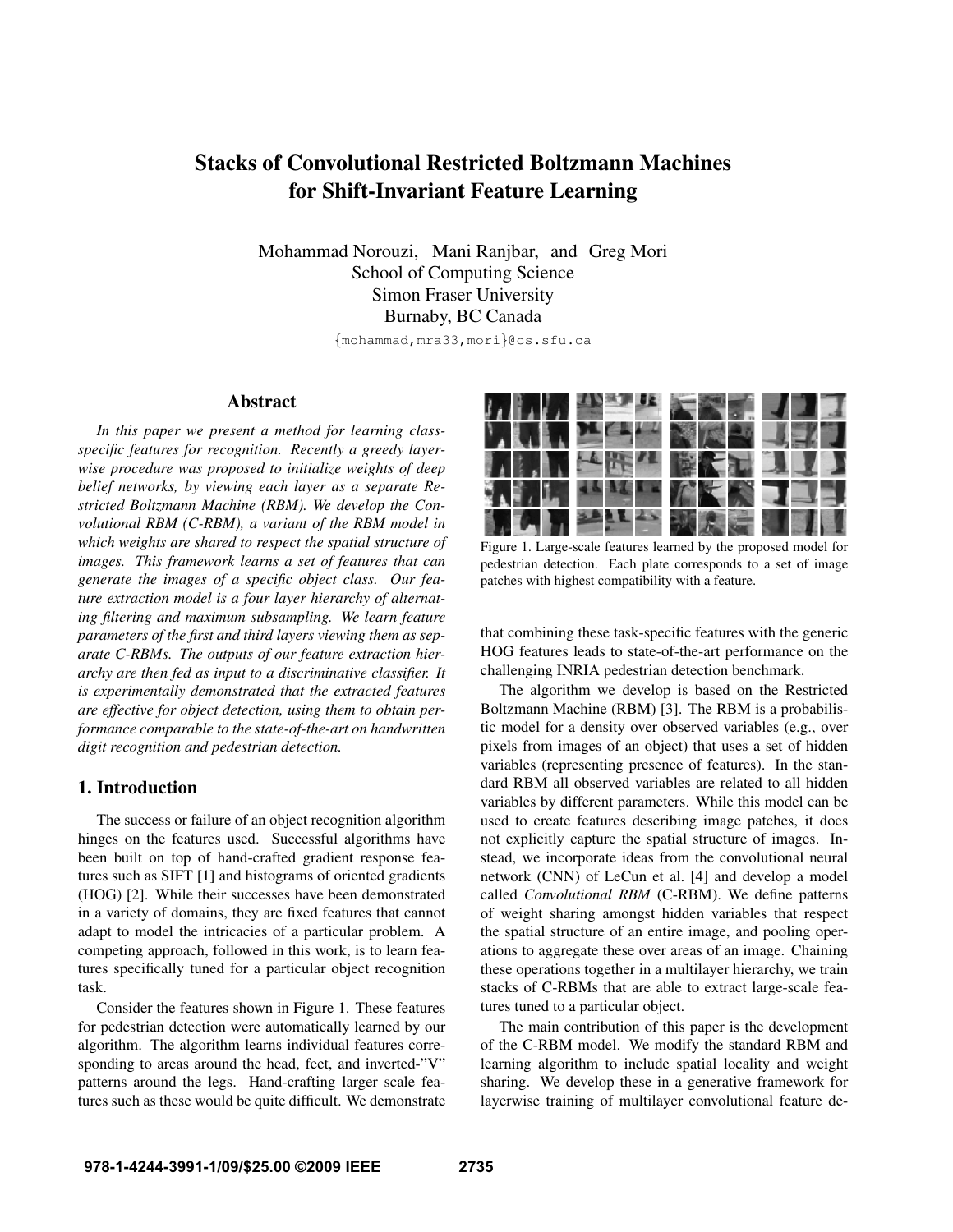tectors. The framework learns a small set of stochastic features that model a distribution over images of a specific object class, which are then used in a discriminatively trained classifier. We demonstrate experimentally that this generative feature learning for a discriminative classifier is effective, using the learned features to obtain state-of-the-art performance on object recognition tasks.

# 2. Previous work

The idea of building hierarchical structures of features for object detection has deep roots in the computer vision literature, with the development of many such models inspired by allusions to the human visual system [5, 4, 6, 7, 8]. The HMAX model [6, 7] applies a layer of hand-crafted Gabor filters to the input image, followed by layers of maximum pooling and comparisons to a set of stored prototypes. Unlike stacks of C-RBMs developed in this paper, in the HMAX model learning is not performed on the feature extraction layers.

LeCun et al. [4] developed the convolutional neural network (CNN), a specialized type of neural network in which weight sharing is employed with the result that the learned weights play the role of convolution kernels and can be interpreted as a set of tuned feature detectors. In the original CNN work, the multilayer hierarchical model was learned using error back-propagation on a labeled training set. More recently, Ranzato et al. [9, 8] proposed an unsupervised energy-based algorithm for separately training layers of a CNN. This algorithm minimizes a loss function that involves encoding and decoding square errors, and regularization. Also, sparsity is incorporated via sparsifying logistic, and explicit shift-invariance is built into the model. In contrast to this line of work, the proposed C-RBM defines a probabilistic model over images and features, using the criterion of modeling the distribution over input images rather than a non-probabilistic loss minimization. Further, shift-invariance is implicitly handled in the C-RBM model.

Hinton et al. [10, 11] proposed a greedy layerwise procedure for training a multilayer belief network. Layers are trained separately, and bottom-up where each layer is seen as a RBM (more details below). This model has been applied to MNIST digits, faces, and natural image patches. The fundamental difference between the C-RBM model and the standard RBM is in the weight sharing and consequent reuse of filters. As we will describe below, the C-RBM is trained by modeling distributions over entire images rather than image patches. As such, the set of filters learned will implicitly tend to be shift-invariant since spatially-aware filters will be used to reconstruct entire images rather than individual patches.

Roth and Black [12] developed the *Fields of Experts* (FoE) model, for use in constructing image priors. The model defines a probability distribution over entire images as a product of patch potentials. While similar in spirit, FoEs and C-RBMs are different mainly because of their distinct patch potentials. Similarly, RBM and product of Student's t experts [13] are different. This difference is crucial because as noted in [14] the quadratic potential function of FoE model favors filters with close to zero responses on training images and non-zero responses elsewhere. In contrast, the C-RBM's linear patch potential favors filters with high response on training images. This leads to extracting frequent patterns of training images e.g., oriented edges in place of noisy filters learned in [12].

In this work we learn a set of features using a hierarchy of C-RBMs, which we pass into a supervised learning algorithm to learn a classifier for object detection. We perform experiments on two datasets: the MNIST handwritten digits and the INRIA pedestrian detection benchmark [2].

An enormous number of methods has been applied to the MNIST digit dataset. The aforementioned neural networkbased approaches [9, 8] attain some of the best results on this dataset. For smaller numbers of training images, the *patchwork of parts* (PoP) model of Amit and Trouvé [15], which learns a deformable model of edge parts, attains excellent accuracy. Our method obtains results competitive with the state-of-the-art on MNIST.

A substantial volume of previous work on pedestrian detection also exists. State-of-the-art results on the INRIA pedestrian detection dataset include Tuzel et al. [16] and Maji et al. [17]. Tuzel et al. use a set of covariance descriptors describing the statistics of pixels in sub-regions of a pedestrian image, and develop a classifier for the Riemannian manifold on which such covariance descriptors lie. Our work focuses on automatically learning a set of features for detection, and obtains similar results with a generic SVM-based classifier. Maji et al. develop an efficient algorithm for using a *histogram intersection* kernel SVM on top of multi-scale HOG features. This kernel significantly improves results on the INRIA dataset, and could be combined with the features we learn using the C-RBMs.

# 3. Restricted Boltzmann Machine

The Restricted Boltzmann Machine (RBM) [3] is a two layer undirected graphical model that consists of a layer of observed and a layer of hidden random variables, with a full set of connections between them. It is a generative framework that models a distribution over visible variables by introducing a set of stochastic features. In this paper we associate the RBM's observed variables with image pixels and hidden variables with features.

A key characteristic of the RBM is that its stochastic hidden units are conditionally independent given the observed data. This property makes each hidden unit an independent expert of a specific feature. Therefore, the RBM is an instance of the product of experts model.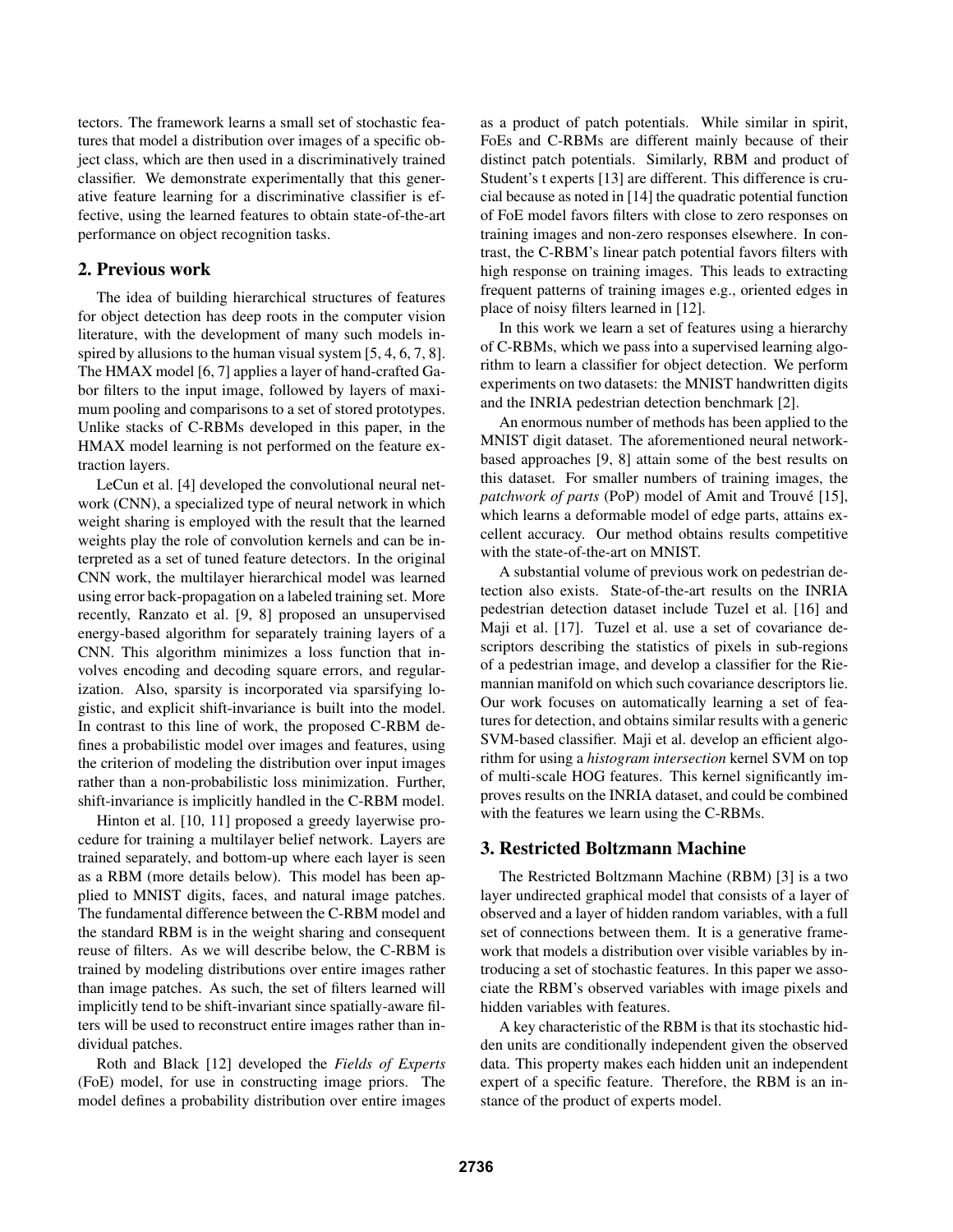The probability of observed variables in an RBM with parameter set  $\theta$  is defined according to a joint energy of visible and hidden units  $E(\mathbf{v}, \mathbf{h}; \theta)$ , as a Gibbs distribution

$$
p(\mathbf{v};\theta) = \frac{1}{Z(\theta)} \sum_{\mathbf{h}} e^{-E(\mathbf{v}, \mathbf{h}; \theta)}, \qquad (1)
$$

where v and h denote vectors of visible and hidden variables, and  $Z(\theta)$  is the normalization constant.

Commonly RBMs refer to a model with binary hidden and binary visible random variables. In this paper we call such model a *binary RBM*. A modification of the binary RBM's energy function makes it suitable for modeling a density over continuous visible units, while hidden units are binary [18]. We call the second model *continuous RBM*. A continuous RBM is appropriate for modeling natural images at pixel level, while a binary RBM is applicable to observable variables corresponding to hidden layer of another RBM or quasi-binary images (e.g., handwritten digits).

The energy functions of the binary and continuous RBMs are defined as  $E_1$  and  $E_2$  respectively,

$$
E_1(\mathbf{v}, \mathbf{h}; \theta) = -\sum_{i,j} v_i w_{ij} h_j - \sum_i b_i v_i - \sum_j c_j h_j , (2)
$$

$$
E_2(\mathbf{v}, \mathbf{h}; \theta) = E_1(\mathbf{v}, \mathbf{h}; \theta) + \frac{1}{2} \sum_i v_i^2 , (3)
$$

where variables  $i$  and  $j$  iterate over observed and hidden units respectively, and  $\theta = \{W, b, c\}$  is the model parameter set. The matrix W determines the symmetric interaction between pairs of hidden and visible units, and parameters b and c are bias terms that set the unary energy of the variables.

Inference in RBMs is straightforward. In the binary RBM conditionals are of the form

$$
p(h_j = 1 | \mathbf{v}) = \sigma(c_j + \sum_i v_i w_{ij}), \qquad (4)
$$

$$
p_1(v_i=1|\mathbf{h}) = \sigma(b_i + \sum_j w_{ij}h_j) \tag{5}
$$

where  $\sigma(x) = 1/(1 + e^{-x})$  is the logistic sigmoid function. For the continuous RBM, (4) still holds, but the conditional distribution of visible units is a normal,

$$
p_2(v_i|\mathbf{h}) = \mathcal{N}(b_i + \sum_j w_{ij}h_j, 1) , \qquad (6)
$$

where the variance is set to one because in a pre-processing stage visible units can be scaled with an arbitrary value.

#### 3.1. Contrastive Divergence Learning

Ideally we want to learn RBM parameters by maximizing the likelihood in a gradient ascent procedure. The gradient of the log-likelihood for an energy-based model is

$$
\frac{\partial}{\partial \theta} L(\theta) = -\left\langle \frac{\partial E(\mathbf{v}; \theta)}{\partial \theta} \right\rangle_{data} + \left\langle \frac{\partial E(\mathbf{v}; \theta)}{\partial \theta} \right\rangle_{model},
$$
\n(7)

where  $E(\mathbf{v}; \theta)$  is the free energy of **v**, and  $\langle \cdot \rangle_{data}$  and  $\langle \cdot \rangle_{model}$  denote expected value over all possible visible vectors v with respect to the data and model distribution. For an RBM  $E(\mathbf{v};\theta) = -\log \sum_{\mathbf{h}} e^{-E(\mathbf{v}, \mathbf{h};\theta)}$  and  $\partial E(\mathbf{v};\theta)/\partial\theta = \sum_{\mathbf{h}} p(\mathbf{h}|\mathbf{v};\theta) \partial E(\mathbf{v},\mathbf{h};\theta)/\partial\theta$ . Unfortunately computing expected value regarding an RBM distribution involves an exponential number of terms, which makes it intractable. However, Hinton [19] proposed another objective function called *contrastive divergence* (CD) that can be efficiently minimized during training as an approximation to maximizing the likelihood.

During contrastive divergence learning a Gibbs sampler is initialized at each data point and is run for a small number of steps  $(n)$  to obtain an approximation of the model distribution. For an RBM the CD update rule of parameter  $w_{ij}$ becomes

$$
w_{ij} = w_{ij} + \eta(\langle v_i^0 h_j^0 \rangle - \langle v_i^n h_j^n \rangle) , \qquad (8)
$$

where  $\eta$  is the learning rate, the random variable  $\mathbf{v}^0$  takes value from the data distribution,  $h^0$  is obtained according to  $p(\mathbf{h}^0|\mathbf{v}^0)$ , random variable  $\mathbf{v}^n$  takes value from sampled data generated by  $n$  full steps of Gibbs sampling, and  $\mathbf{h}^n$  is again obtained from  $p(\mathbf{h}^n | \mathbf{v}^n)$ . It has been formally demonstrated that minimizing the contrastive divergence is an approximation of maximizing the likelihood [19].

#### 3.2. Layerwise Training for Stacks of RBMs

Consider learning a fully connected multilayer belief network with a layer of observable variables v and a number of hidden layers  $h_1, h_2, \ldots$  Discriminative or generative learning of this hierarchy has two major problems. First, the effect of the likelihood gradient on bottom layer parameters drastically decreases as depth increases. Second, employing more hidden units might not improve the model performance since some units might become inactive, which causes their error feedback to become zero, and they stay inactive.

To tackle these issues, Hinton et al. [20] proposed a greedy layerwise algorithm that views a multilayer belief network as a stack of RBMs. In this method parameters of the bottom-most layer,  $\theta_1$ , are learned by training a singlelayer RBM between  $v$  and  $h_1$ . Subsequently, the first layer parameters are frozen and conditional probabilities of first layer hidden units,  $p(\mathbf{h_1}|\mathbf{v}; \theta_1)$ , are used to generate data for training a second RBM between  $h_1$  and  $h_2$ . Additional layers can be added on top of the model similarly. If the size of hidden layers does not decrease, it can be proved that training additional layers increases a variational lower bound on the likelihood, though the likelihood might fall [20].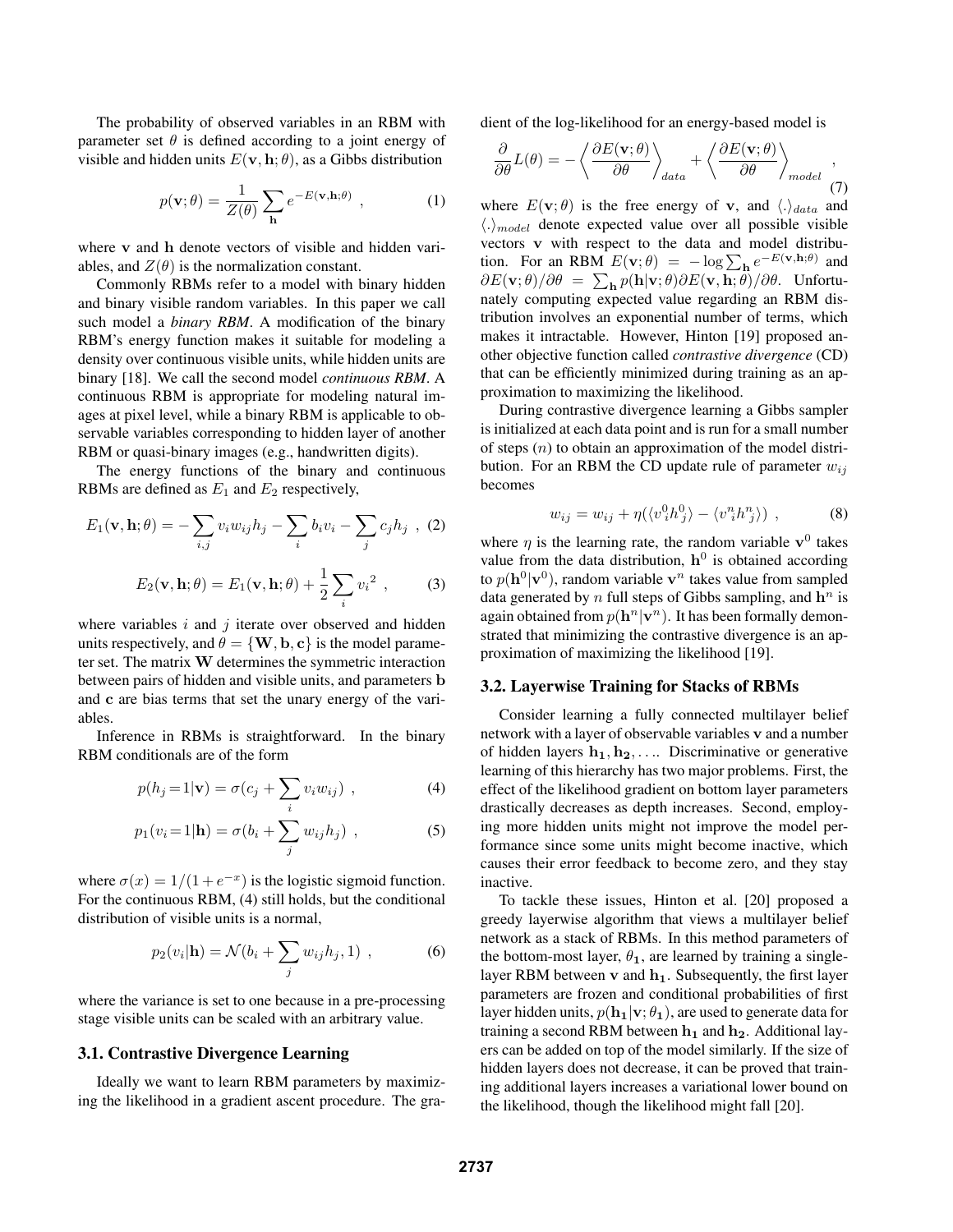

Figure 2. A C-RBM with  $3 \times 3$  feature kernels. The hidden units are partitioned into  $K$  feature maps, each extracting a particular feature denoted by  $w_k$  from a  $3\times 3$  neighborhood of visible units.

# 4. Convolutional RBM

In the standard RBM all observed variables are related to all hidden variables by different parameters. Using an RBM for extracting global features from complete images is not very helpful for object detection. Describing images in terms of local features needs fewer parameters, generalizes better, and offers re-usability as identical local features can be extracted from different locations of an image. Hence, an RBM can be trained on patches sampled from images to create local features. However, this approach does not respect the spatial relationship of image patches. Therefore, features extracted from neighboring patches become independent.

To tackle this problem, we introduce an extension of RBM, called C-RBM. In a C-RBM, features extracted from neighboring patches complement each other and cooperate to reconstruct the image. Unlike a patch-based RBM, a C-RBM is trained on complete images or large regions of them to exploit spatial structure of neighboring patches. A C-RBM has a visible and hidden layer that are connected by sets of local and shared parameters. This connection scheme, called convolutional, has been used in models such as [4], but a significant difference here is that convolutional connections are employed in a generative MRF architecture.

In the C-RBM, hidden units h are divided into  $K$  partitions,  $\{\mathbf h_k\}_{k=1}^K$ , each called a *feature map*. Variables of each feature map are connected via identical  $x \times y$  filters to different  $x \times y$  neighborhoods of observed variables e.g., pixels (Fig. 2). Hence, binary hidden units of each feature map represent the presence of a particular feature in different locations of an image. Let  $w_k$  denote parameters of the filter that connect  $h_k$  units and different neighborhoods of image v.

In our notation, matrices are named by capital letters (or initial capital words) and lower-case of same names represent vectors obtained by concatenating elements of the cor-



Figure 3. A C-RBM with  $3 \times 3$  neighborhoods from the view of visible units. Observable units are divided into middle  $v^m$  and boundary  $v^b$  regions. We can sample from units of  $v^m$  having the configuration of hidden unit using the flipped filters  $\{w_k^*\}.$ 

responding matrices. Thus,  $W_k$  is the  $k^{\text{th}}$  filter (a  $x \times y$  matrix) and  $w_k$  is its vector. To formulate the energy function of a C-RBM, we need to denote a certain subwindow of an image. Let  $V_{(q)}$  be an  $x \times y$  subwindow of image V with top-left corner at pixel q, and  $\mathbf{v}_{(q)}$  be its corresponding vector. Later we will use  $\mathbf{h}_{k(r)}$  to denote a  $x \times y$  subwindow of the  $k^{\text{th}}$  feature map with top-left corner at r.

The joint energy of hidden and observed variables in a C-RBM is defined similar to that of an RBM as

$$
E_3(\mathbf{v}, \mathbf{h}; \theta) = -\sum_{k,q} h_{kq} \left( \mathbf{w}_k^{\mathsf{T}} \mathbf{v}_{(q)} \right) - \sum_i b v_i - \sum_{k,q} c_k h_{kq} \tag{9}
$$

where q iterates over pixels of **v** with valid  $\mathbf{v}_{(q)}$ ,  $\theta =$  $\{\{\mathbf w_k\}, b, \mathbf c\}$ , and  $h_{kq}$  denotes a hidden unit of feature map  $H_k$  with coordinates q. Essentially, a continuous variant of C-RBM can be defined with an energy modification similar to (3). In the energy function of (9), identical bias terms are applied to all visible units and hidden units of each feature map. This is due to our assumption that different visible variables have similar statistics and different features are equally probable in different locations of images. When this is not the case, specific bias terms can be associated with different units in the energy function.

According to (9), the conditional probability of hidden units is given by

$$
p(h_{kq} = 1|\mathbf{v}) = \sigma\left(\mathbf{w}_k^{\mathsf{T}}\mathbf{v}_{(q)} + c_k\right). \tag{10}
$$

However, the conditional probability of visible units needs more careful treatment, because the boundary units are within a smaller number of subwindows compared to the interior pixels. As an extreme case, the top left pixel only appears in  $K$  patches, while a middle pixel may contribute to  $Kxy$  features. This problem is caused by the asymmetry of the C-RBM connections from the viewpoint of visible units. To make the model symmetric, one may extend the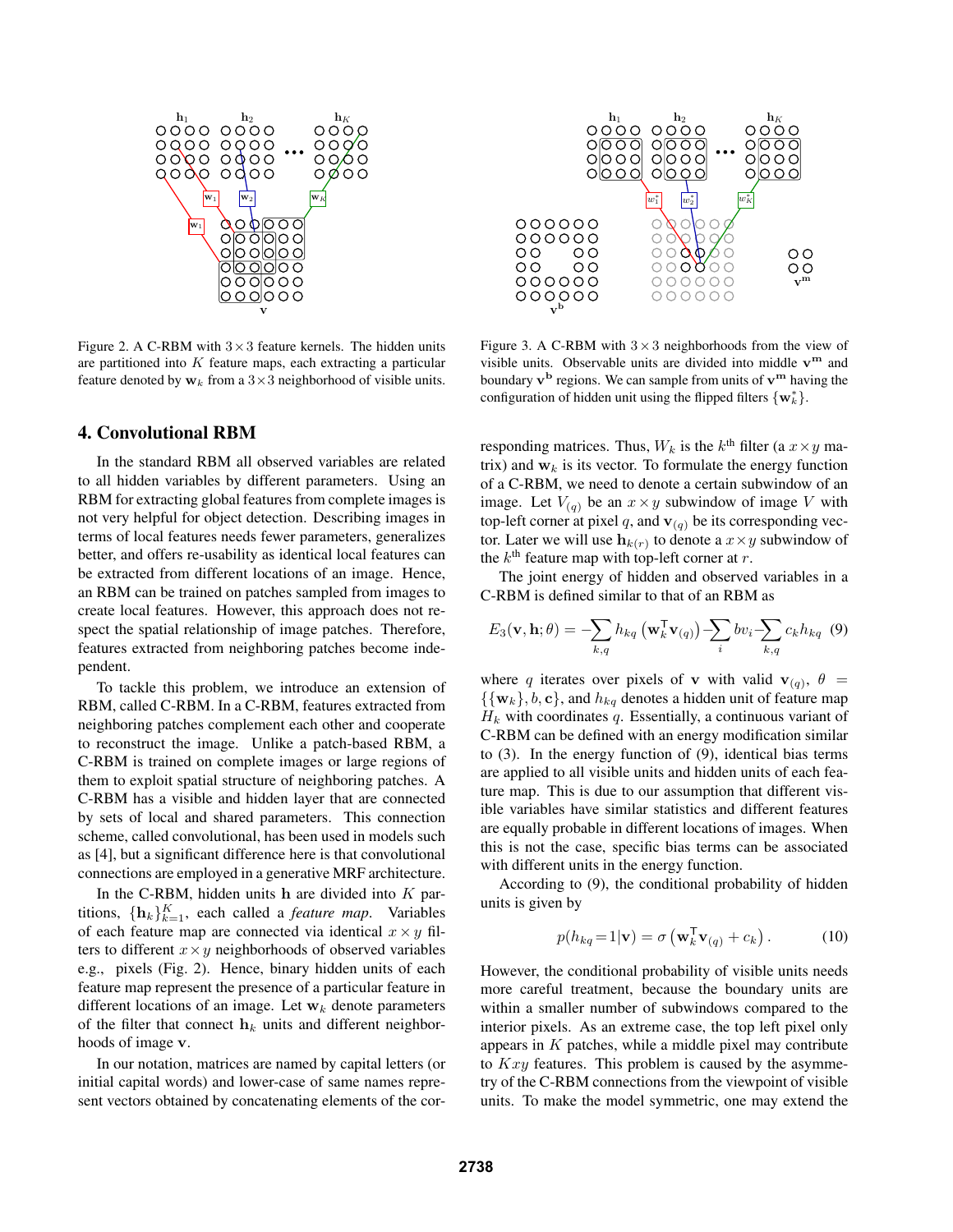C-RBM's connections to an infinite field of hidden and visible variables, but this approach requires unbounded training signals. Instead, we divide the visible units into two partitions of boundary and middle variables. Let v<sup>b</sup> denote a strip of boundary variables including  $x-1$  margin pixels from left and right, and  $y-1$  pixels form top and bottom of v, while v<sup>m</sup> represents the interior pixels. Clearly all nodes in  $v^m$  are connected with the same set of filters to different feature maps as depicted in Fig. 3. These filters, denoted by  $\{w_k^*\}$ , are horizontally and vertically flipped version of the original filters.

The conditional probability of the interior observable units is

$$
p(v^{m}_{r} = 1 | \mathbf{h}) = \sigma \left( \sum_{k} \mathbf{w}_{k}^{*}^{\mathsf{T}} \mathbf{h}_{k(r)} + b \right) , \quad (11)
$$

where r iterates over pixels of  $v^m$ . Furthermore, the conditional probabilities of boundary pixels cannot be computed accurately as noted above.

An important characteristics of filters learned using a C-RBM is that they are shift invariant, meaning that none of filters can be reconstructed by translating another filter. Shift invariance is a desired property of visual features because it can considerably decrease the number of features needed. In a C-RBM this property arises from the fact that each filter is applied to all overlapping neighborhoods of an image. Hence, learning two filters that are translations of each other, is unlikely since it does not increase the likelihood of filters given the training data.

## 4.1. Shift-invariant Feature Learning

The C-RBM parameters  $\{w_k\}$  and b are learned by minimizing the contrastive divergence (CD). We do the required Gibbs sampling from the C-RBM distribution by sampling from hidden variables given the visible ones, and next from observed variables given the hidden ones. However, we do not have enough features describing the boundary pixels, so we cannot sample from them precisely. Further, doing a number of Gibbs sampling steps might cause uninformative samples of the boundary pixels to propagate over other pixels.

Therefore, instead of maximizing the full data loglikelihood we (approximately) maximize the log-likelihood conditional on the image boundaries  $\sum_{\mathbf{v}} \log p(\mathbf{v}^{\mathbf{m}} | \mathbf{v}^{\mathbf{b}}; \theta)$ . Under the new setup, CD learning is still possible since we can sample from the conditional distribution  $p(\mathbf{v}^{\mathbf{m}}|\mathbf{v}^{\mathbf{b}};\theta)$ by  $n$  Gibbs sampling steps. This sampling is done by consecutive sampling from  $h$  given  $v(10)$  and from interior image region  $v^m$  given h (11). Then the image boundary is concatenated with the interior pixels to provide data for another sampling step.

Pseudocode for CD training of binary C-RBMs (using one step of Gibbs sampling) is provided in Alg. 1. InterestAlgorithm 1 Stochastic parameter update of a binary C-RBM. Inputs are a 2D matrix V0, learning rate  $\eta$ , and K filters  $\{W_k\}_{k=1}^K$ .

for  $k = 1$  to  $K$  do  $PH0_k \leftarrow \sigma(Filter(V0, W_k) + c_k)$  $Grad0_k \leftarrow Filter(V0, PH0_k)$  $H0_k \sim Bernoulli(PH0_k)$ end for  $V1^m \leftarrow \sigma(\sum_{i=1}^K Filter(H0_k, W_k^*) + b)$  $V1 \leftarrow Concatenate(V0^b, V1^m)$ for  $k = 1$  to  $K$  do  $PH1_k \leftarrow \sigma(Filter(V1, W_k) + c_k)$  $Grad1_k \leftarrow Filter(V1, PH1_k)$  $W_k \leftarrow W_k + \eta (Grad0_k - Grad1_k)$ end for

ingly, most of the required computations can be expressed in terms of valid filtering operations. For instance, the gradient of the joint energy of a C-RBM (9) is given by

$$
\frac{\partial E_3(V, H; \theta)}{\partial W_k} = Filter(V, H_k) \tag{12}
$$

where  $Filter(A, B)$  filters matrix A with filtering kernel B. This filtering is performed without extending the input matrix A, so the result will be smaller than A.

## 4.2. Sparsity

An issue in learning C-RBMs is the overcompleteness of features. Note that because of the convolutional connections, the feature space of a C-RBM with  $K$  feature types is almost K times overcomplete. Although CD learning can deal with overcompleteness [21], our experiments indicate that it cannot handle this highly overcomplete representation (more feature maps is better). What happens is that after a few iterations of parameter update, sampled images become very close to the original ones, and the learning signal disappears. Increasing the number of Gibbs sampling steps is a solution to this problem; but it is time consuming. Alternatively, we add sparsity to the hidden features, which constrains the information content of each feature map. This helps the learning signal become stronger and more hidden units contribute in reconstruction of images.

Previously, Lee et. al [22] developed a sparse variant of RBMs. In their model the c parameters that control the sparsity of hidden units, are tuned at each learning iteration to obtain a fixed small activation probability for hidden units (using square loss). Also in [23], sparsity is added to RBMs by continuously decreasing a small constant from hidden bias terms c. Instead, In our experiments, we froze the c parameters at a negative fixed constant and kept them unchanged during training.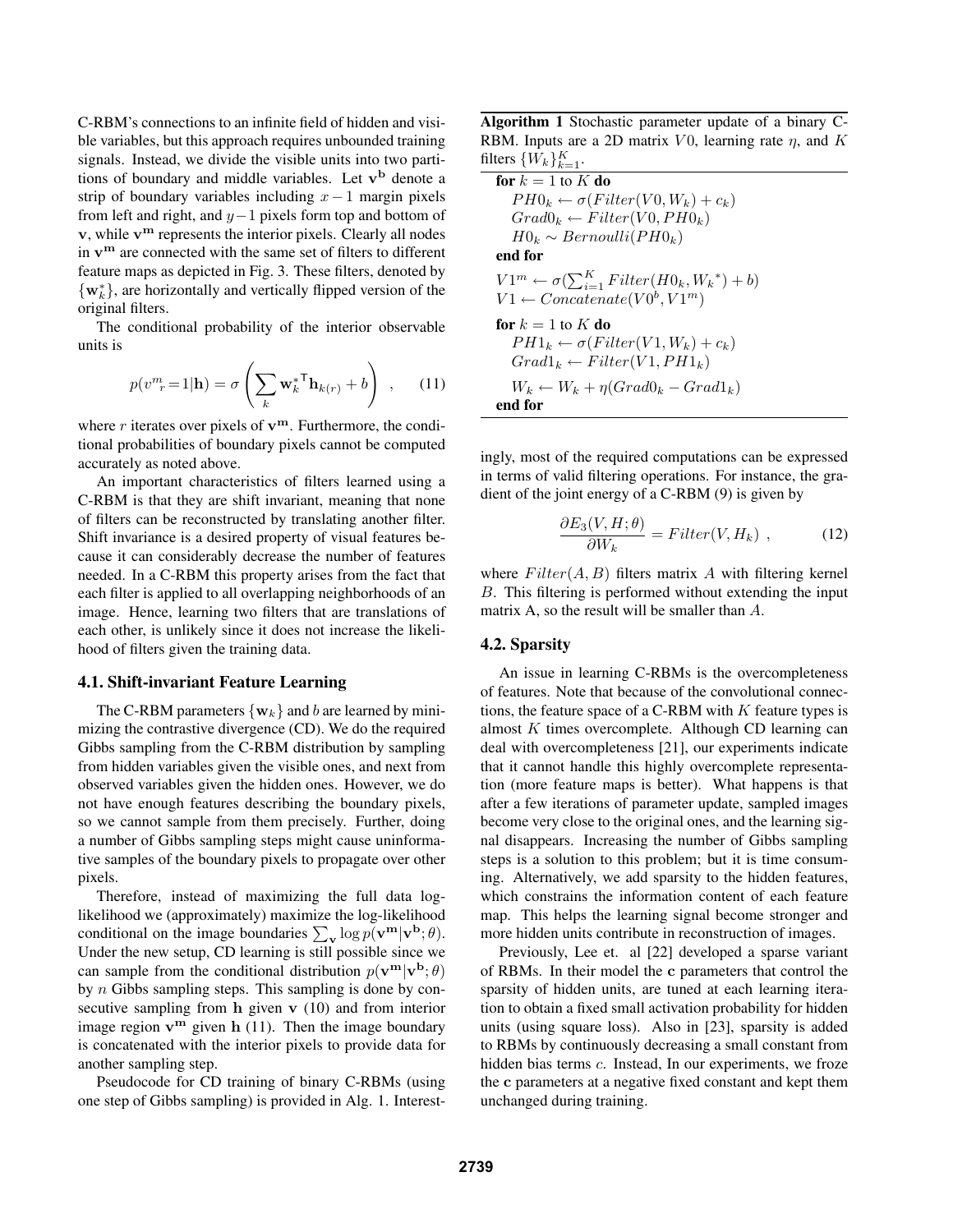# 4.3. Multilayer C-RBMs

Our hierarchy of C-RBMs is trained in a layerwise and bottom-up procedure similar to a stack of RBMs. The only difference is that after each C-RBM feature extraction layer, a deterministic subsampling layer aggregates features over local areas of images. This subsampling is performed by taking the maximum conditional feature probability,  $p(\mathbf{h}_1|\mathbf{v})$ , over non-overlapping subwindows of feature maps. This deterministic max pooling layer makes the features invariant to small distortions and shifts. The next C-RBM layer is trained on the subsampled conditionals of the lower level features. Again, another deterministic max pooling layer is stacked on top of the feature detectors. In our model, we stop after the fourth layer, and use the final subsampled feature probabilities as the input of a discriminative classifier.

# 5. Experiments and Implementation Details

We experimentally evaluated the discriminative strength of the proposed shift-invariant feature learning method. We performed two sets of experiments on handwritten digit recognition (MNIST dataset) and pedestrian detection (IN-RIA person dataset). Obtaining state-of-the-art accuracy in these two different tasks demonstrates the robustness of our feature learning algorithm and its capability to extract taskdependent features.

For each task, we construct a separate four layer feature extractor in bottom-up layerwise manner. The second and fourth layers of this hierarchy are deterministic max pooling layers that do not have any free parameter except the subsampling widow size. The first and third layers are the convolutional connections that are tuned by CD learning of separate C-RBMs. Finally, a discriminative layer (SVM) is trained on the fourth layer outputs to do classification. For pedestrian detection, we combine our large-scale features with fine-scale HOG descriptors [2] and train the final SVM on the combination of these features. We employ the RBF kernel for digit recognition and the linear kernel for pedestrian detection.

Ranzato et. al [8] reported that although generative feature learning procedure benefits from a sparsifying nonlinearity, the final discriminative classifier achieves better accuracy when the non-linearity is relaxed and features become less sparse. Our experiments supported this relaxation too. Thus, after the feature learning phase, we relaxed the bias parameters and scaled down the weights to obtain less sparse features.

For CD learning, we did batch gradient update with an additional momentum from the previous step's gradient. We subdivided the training data into batches of roughly 100 examples. In the gradient descent procedure, learning rate is important because some high and low values of  $\eta$  suppress

| Model                       | Error    | Feature size |
|-----------------------------|----------|--------------|
| LeNet-5, rbf-SVM [24]       | $0.83\%$ | 150          |
| Multilayer C-RBM, rbf-SVM   | $0.67\%$ | 1225         |
| Large CNN, supervised [9]   | 0.60%    | 3200         |
| Large CNN, unsupervised [8] | 0.64%    | 3200         |

Table 1. MNIST Error rate when all the training images used for training. The models are not allowed to extend the training set by transforming the images.

| Training | C-RBM | Large CNN[8] | PoP[15] |
|----------|-------|--------------|---------|
| 60000    | 0.67  | 0.64         | 0.68    |
| 20000    | 0.84  | 0.76         |         |
| 10000    | 1.11  | 0.85         | .8      |
| 5000     | 1.45  | 1.52         | 1.52    |
| 2000     | 2.26  | 2.53         |         |
| 1000     | 2.86  | 3.21         | 2.14    |
| 300      | 5.18  | 7.18         |         |

Table 2. MNIST error rates as function of training set size used

some of C-RBM's feature maps to become always inactive, and in fact dismiss some of features. We tested a set of different values for  $\eta$  and selected the one with more number of active features. In the following we present results and specific details of MNIST and INRIA experiments.

## 5.1. MNIST handwritten digits

We used the full MNIST training images, without considering the digit labels, to train a four layer hierarchical feature detector. First layer filters, depicted in Fig. 4a, and third layer large-scale features, illustrated in Fig. 5, were learned. Next, different amount of labeled data was provided to an RBF SVM, which was trained using the topmost layer features. We evaluated all the models on the full test set. Table 1 shows the error rate for the case that all the labels used to train the models. It is hard to directly compare these error rates due to many details involved in each of the models. The feature size column gives an intuition about the size of the models. Table 2 shows the error rate as a function of the amount of labeled data.



Figure 4. (a) First layer  $5 \times 5$  filters obtained by training C-RBM on handwritten digit images (b) First layer  $7 \times 7$  filters learned from INRIA positive training set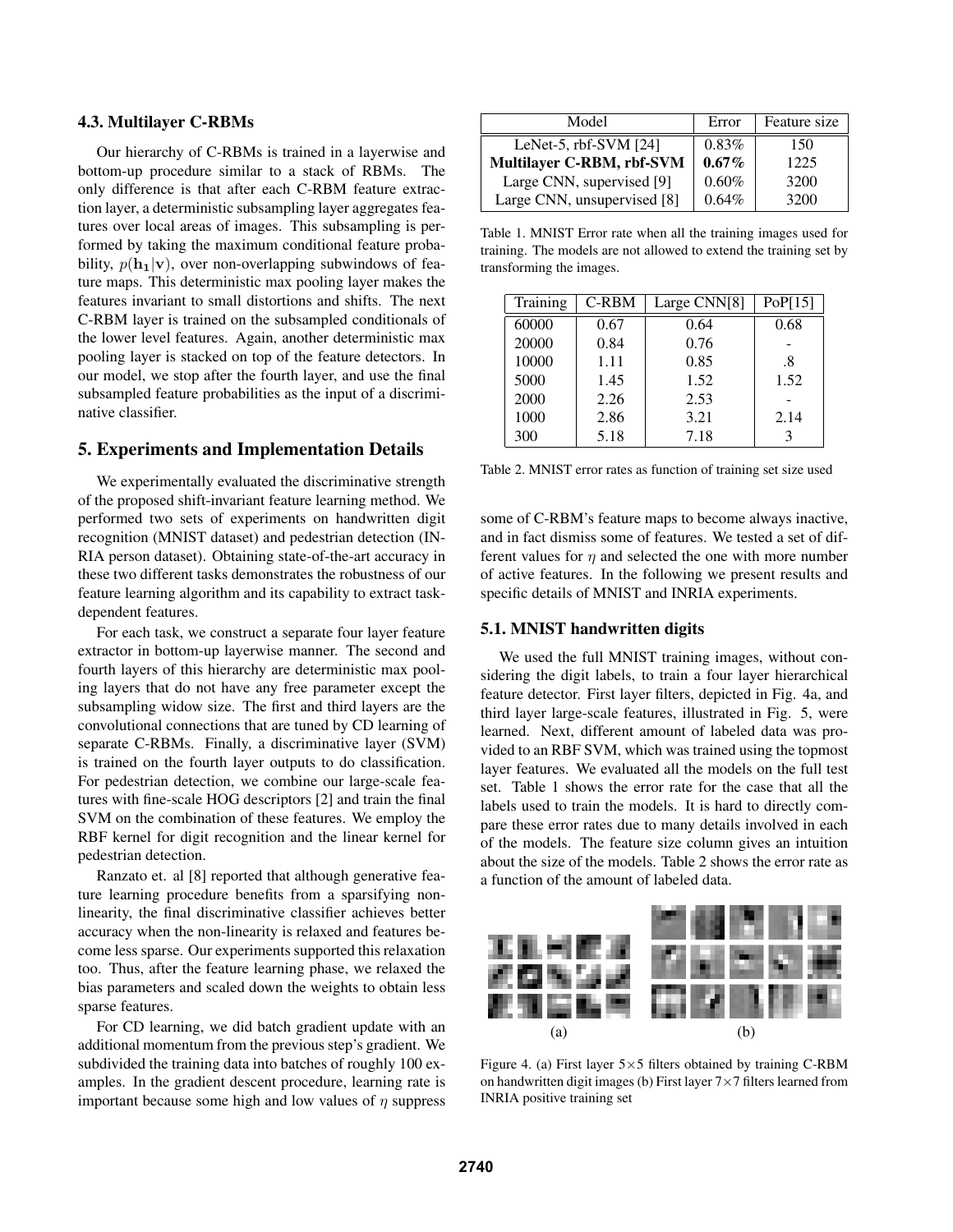

Figure 5. Each row corresponds to a set of  $14 \times 14$  patches from different images that have highest compatibility with a third layer feature. The 10 illustrated out of 50 features are selected randomly.

The Ranzato et al. [8] model, similar to ours, is a four layer feature detector followed by a discriminative classifier. Their feature detector hierarchy is trained layerwise using an energy minimization approach. The model of [8] is about 2.5 times larger than ours, and a two layer neural network was used as the final classifier. Although our model delivers slightly higher error rate on MNIST, it is much smaller and achieves lower error when fewer labeled training data were accessible (Table 2). However, We believe by training larger models we will be able to improve the accuracy for the full MNIST task as well.

The input of our feature extractor is a  $32 \times 32$  image obtained by evenly zero padding an original  $28 \times 28$  mnist digit. As the first layer, we used 15 filters of  $5 \times 5$  pixels, followed by a sigmoid non-linearity. Second layer includes maximum subsampling operators over 2×2 non-overlapping subwindows. The third layer filters are 3-dimensional, and operate on the 15 subsampled feature maps. Each filter has  $15 \times 5 \times 5$  parameters that encode a combination of  $5 \times 5$ patches of lower level feature maps. We employed 50 of these third layer features, followed by non-linearity and again  $2 \times 2$  max pooling operations. As the final discriminative layer, We combined 10 one-vs-rest binary SVMs, and built a ten-class digit classifier.

We set the bias terms for both first and second C-RBMs to −6. This adds the desired sparsity to the features. In our experiments we observed that having a non-sparse separate feature helps the features to converge better. Hence, we added a feature with fixed 0 bias to the C-RBM features. This additional feature usually takes care of the background, and becomes active on the zero background regions. The parameters of the RBF SVM  $(c \text{ and } q)$  were tuned by 5-fold cross validation for small training sets and using a validation set for larger trainings.

### 5.2. INRIA pedestrian detection benchmark

The INRIA person dataset is one of the most challenging datasets for pedestrian detection. This dataset includes 2416 positive training bounding boxes of size  $128\times64$ , and 1218 negative training images of different sizes. It includes 1132 positive test images of size  $128\times64$ , and 453 negative test images. This dataset involves extreme illuminations, occlusion, background clutter, and a range of human poses. The results on INRIA are reported as miss rate vs. different False Positive Per detection Window (FPPW) rates.

While in the digit recognition task background is very simple, in the INRIA dataset several types of background clutter appear in images including objects similar to human parts and parts of other humans in the background. Consequently, in addition to our part-like features, we need to have a template for the human figure. This template helps the model to rule out images containing spurious parts, and achieve highly accurate results. We combine our features learned from INRIA training set with well-known HOG features because of two reasons. First, HOG features are finerscale and help the SVM to create the human figure template. Second, we examine the performance gain of our features over HOG features that are tuned to the INRIA dataset [2].

The feature learning is performed only on the INRIA positive training set, to make the model able to extract human part features. We learned 15 filters of  $7 \times 7$  pixels, depicted in Fig. 4b, as the first layer. A continuous C-RBM is trained on contrast normalized  $32 \times 32$  gray-scale image patches to obtain these filters. After a max pooling layer with  $4 \times 4$  subsampling windows, we trained a binary C-RBM on top of lower level features extracted from full images. We learned 30 filter of size  $15 \times 5 \times 5$  for the third layer, four of them illustrated in Fig. 1. The last max pooling window size was  $2 \times 2$ . Next, the fourth layer outputs were concatenated with HOG features into a feature vector. To combine the features we need to make the range of both types the same. Thus, since all features are bounded from below by zero, we only equalize their variance, and learn a linear SVM on them. Fig. 6 shows a significant improvement over HOG results when our features were concatenated.

In Table 3 we compare our results with two state-of-theart approaches for pedestrian detection. our results are very close to Tuzel et al. [16]. The method proposed by Maji et al. [17] produces the best results. They proposed an efficient algorithm for learning histogram intersection kernel SVMs. This histogram intersection kernel is used on multi-scale HOG features to obtain these results on INRIA. However, this kernel can be used for other types of features e.g., our hierarchical filter responses, to improve the results.